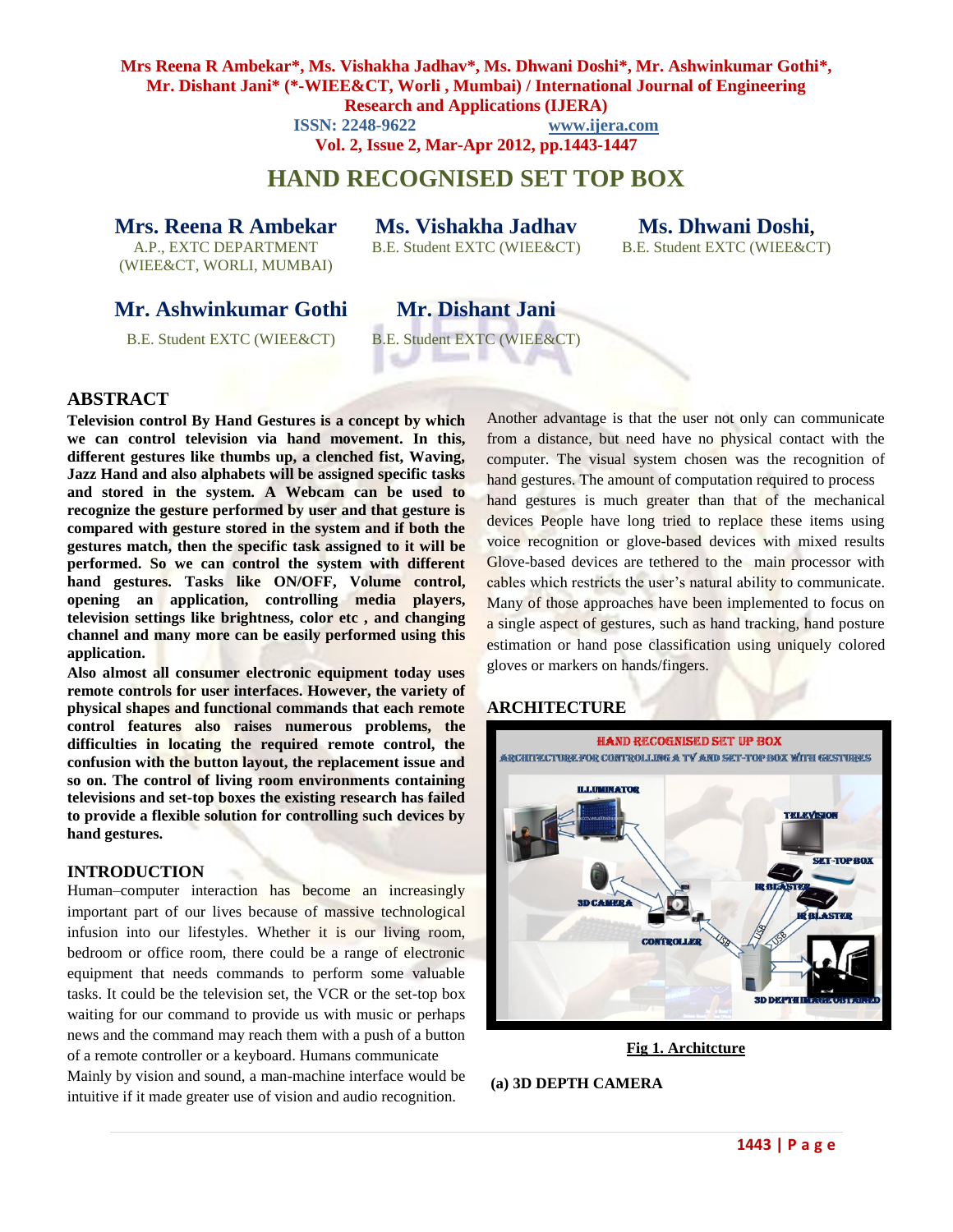## **ISSN: 2248-9622 www.ijera.com**

**Vol. 2, Issue 2, Mar-Apr 2012, pp.1443-1447**

A new high resolution 3D camera used in which real-time depth measurements based on variable gain and gating techniques. The camera uses a combination of Phase measurement and Time-of-Flight (TOF) measurement techniques. The new 3D camera brings the advantage of a considerable high resolution when it comes to the data it has to provide. This helps to make the result of gesture understanding stable enough for reliable control. The camera does not require costly and/or exotic devices such as image intensifiers and is controlled simultaneously along with an illuminator. The gesture control of TVs and other electronic devices is accomplished by reconstructing a 3D model of the user"s hands based on the data received from the 3D camera. The camera will capture the hand gestures which are then registered, normalized and feature-extracted for eventual classification to control the remote controller .This camera with the illuminator form the 3D depth image which will process by the controller or PC.

### **(b)ILLUMINATER**

The captured hand gestures from a real-time video stream need to be processed before they can be interpreted by a computer. Foreground and Background segmentation is the most important part for successful gesture recognition and the importance of it cannot be overemphasized. The output of this stage is a cropped image of the person. Normally the area of interest is less than 1/3rd of the whole image and it saves a huge amount of time for the rest of the computationally intensive stages. It is important that the output of this stage is accurate because it directs the focus of the whole system to the cropped area generated by this stage. There are well established algorithms for this purpose which has been developed for outdoor video surveillance.

### **(c) CONTROLLER**

Controller is an embedded system made up of an electronic board for the image sensor, a controller board, an illuminator board, and an image processing board. The controller and the image processing are synchronized to produce the 8-bit depth map from the image sensor output. The human hand is a complex articulated object consisting of many connected parts and joints which, in motion, can be characterized by approximately 27 degrees of freedom. This makes the recognition problem complex enough to make place for errors. The problem is alleviated if three dimensions of the hand gesture are acquired and measured correctly. The information contained in a 3D image might have enough power of separation such that the computer can clearly distinguish the context in which the gesture means a command.

The principle of detecting hand gestures as follows; the hand and fingers are captured by the 3D camera and a 3D image is formed. Image processing algorithms which detect the convex hull of the hand and the irregularities present when fingers are apart are used to detect one, two, and more fingers as they are used.

### **(d) IR BLASTER**

The IR BLASTER used to emit the necessary remote control signals from a PC, two Windows Media Center USB infrared blasters and a modified driver is used. They provide access to the sending and receiving capabilities of the blasters through an API ie application program interface. By pointing the existing TV and receiver remotes to the receiving end of the infrared blasters, the infrared signals emitted by the physical remotes were recorded for all of the necessary commands. These infrared signals could then be retransmitted by accessing the infrared blasters from the gesture-processing code and playing back the appropriate recording based on the gesture that the user performed so this system allows for the control of practically any television set and set-top box on the market today, as well as devices such as AV receivers and Blu-ray players.

# **BLOCK DIAGRAM**



### **Fig 2.Block Diagram**

### **(a)VIDEO CAPTURE**

Vision based gesture method established the planar model of the hand gesture or restore the 3D model which is uses for following feature extraction and classification stages. such an approach would be ideal for real-time interaction between computer and human because it requires simpler input devices and less computational task due to using one single camera, which is vital for enhancing the speed of whole system. this will help to recognize three natural gesture and track two fingers in 3Ddimension.this system uniquely used a point light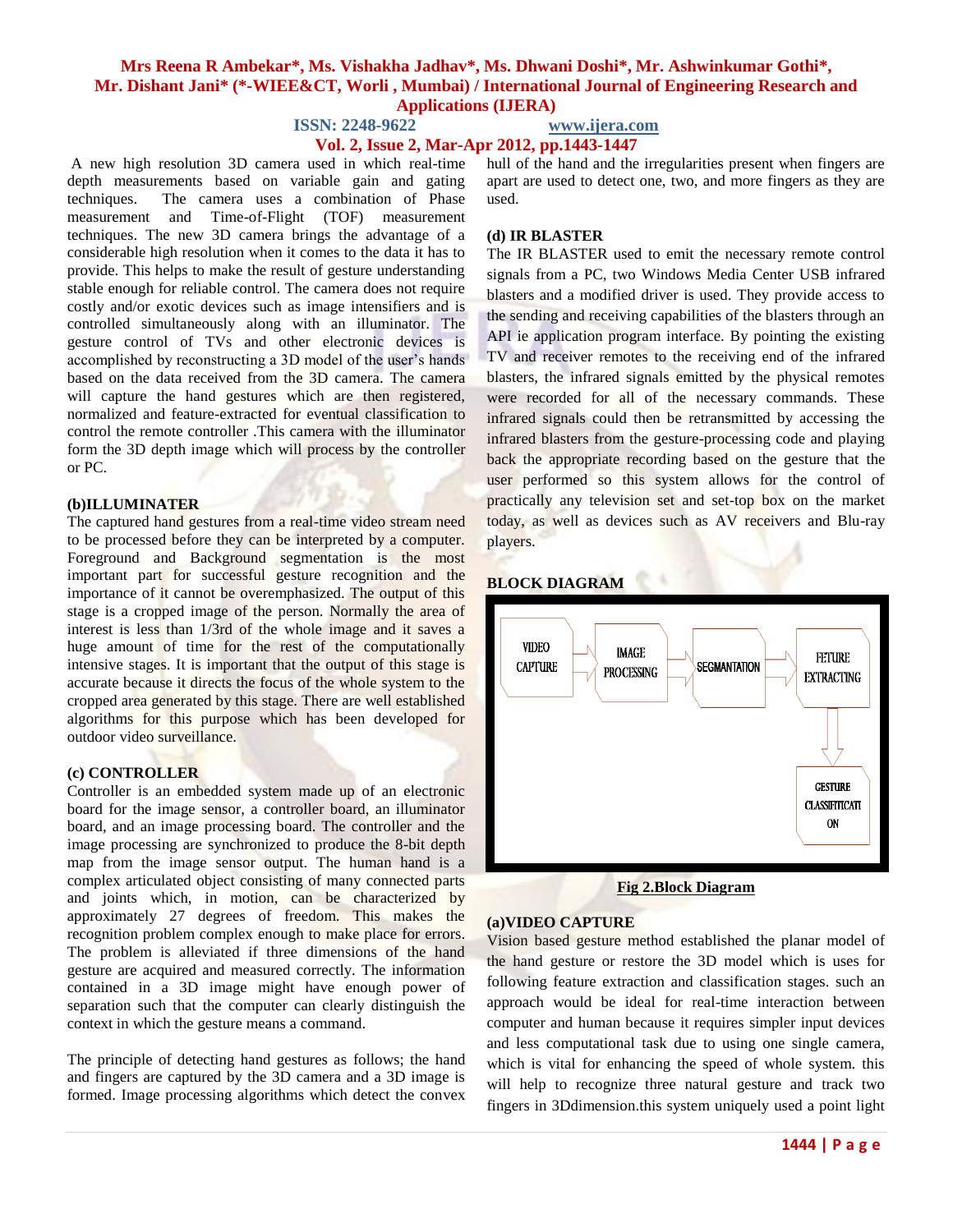**ISSN: 2248-9622 www.ijera.com**

# **Vol. 2, Issue 2, Mar-Apr 2012, pp.1443-1447**

source working together with camera generating the shadow of hand on a table, which is uses to restore the 3D information.

By computing the 3D parameters acquired from projection of hand and it's shadow, this system identifies one dynamic and two static hand gesture fast and stably. However, the problem is that due to the lack of more details in the image of shadow, one of the gestures has a very low recognition rate. Moreover, the position of hand in front of camera is restricted at a certain position because the occlusion occurs when the hand is close to the table, which leads to the failure of acquisition of shadow. At last the calibration of angle between the source light and camera limits the system tremendously.

# **(b) IMAGE PROCESSING**

When the original image of hand gesture are converted into image which can be identified by the computer, the generation and transformation procedure of image may be distributed and effected by various noise as a result the quality of image with distortion in various degrees is produced. the objective of image processing is to remove the noise and enhance the useful information in an image , and finally a completed and noise free segmented hand region will obtain. Image processing is a filtering process where the needed parts are retained and needless part is filtered. Because the imaging device will broaden the viewfinder range when reading image of hand gesture, a large number of useless pixels are incorporated together with hand gesture images. This adds the computational load since the useless information will be computed if they are not removed. Thus it is the first task to extract the useful information namely hand region from an input image. the difficulty is how to determine whether certain parts are to be retained and how to do it accurately .otherwise during the next stage the analysis and estimation will be seriously affected. The characteristic of human skin, noise processing and hand region segmentation are analyzed.

### **(c)SEGMENTATION**

Skin segmentation is the cornerstone of many applications such as gesture recognition, face detection, and objectionable image filtering. The principal idea of most existing approaches is based on the assumption that skin color is quite different from colors of other objects and its distribution might form a cluster in some specific color-spaces. The captured hand gestures from a real-time video stream need to be processed before a computer can interpret them. It is extremely important that the captured image is registered as a hand gesture using skin segmentation after removing the background of the image. The skin segmentation techniques used in this research involves converting the image from RGB format to YCbCr format.

The threshold filter is applied to remove 'non-skin' components. The major advantage of this is that the influence of luminosity can be removed during the conversion process. Thus it makes the segmentation less dependent on the lightning condition, which has always been a critical obstacle for image recognition. The threshold values were obtained using our own data set. Then, the converted picture in YCbCr format is viewed in the "imtool" of MATLAB so that every pixel and its associated values such as x, y coordinates and intensity can be determined accurately. A number of sample points that represent skin patches and non-skin patches are obtained .The property of the Y component implies that we are not filtering the luminance of the image, but the other two remaining components, Cb and Cr. For better visualization, the Cb and Cr values of both skin and non-skin patches are plotted in a graph to find the region that they are likely to fall in. . A similar approach is repeated on another image in fluorescent lighting conditions both the original image and the skin-segmented image are used to observe and verify the accuracy of the segmentation algorithm.

Images with low lightning condition are also tested there are always a number of noisy spots in the filtered images, regardless of the lightning condition. This distortion becomes more pronounced in low lighting conditions so, the skinsegmented image is noisy and distorted and is likely to result in incorrect recognition at the subsequent stages. These distortions, however, can be removed during the gesture normalization stage.



Original Image Skin Segmentation Image Smoothed Image **Fig 3.Segmentation & Normalization**

Skin segmentation testing was mainly aimed at evaluating the performance of the skin segmentation and normalization modules of the control system. It concerned the shadow of the hand and the body did not have any effect on the filtering process. The remaining noise and unfilled pixels were removed by the normalization filter, which resulted in a smooth and clear region.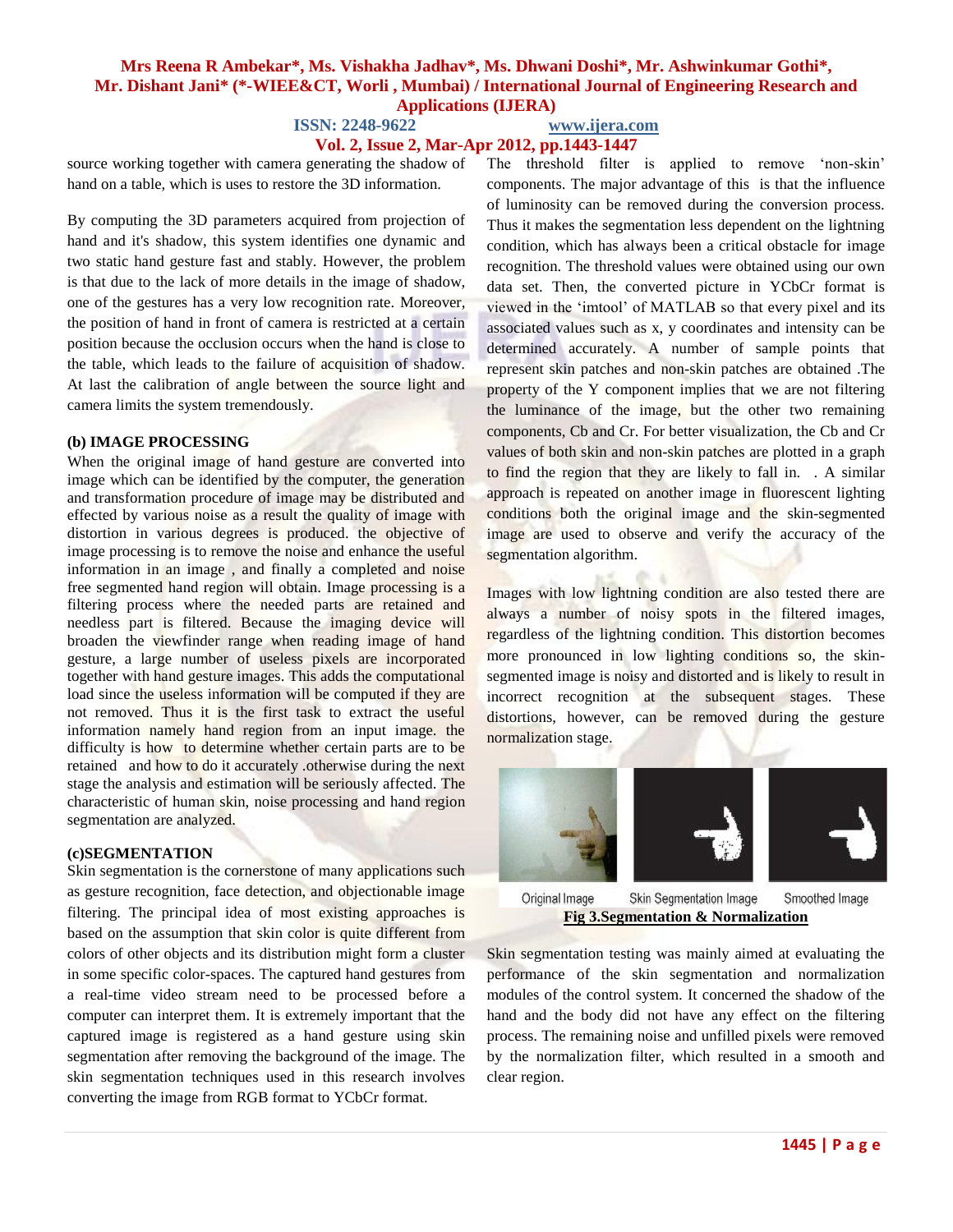**ISSN: 2248-9622 www.ijera.com**

**Vol. 2, Issue 2, Mar-Apr 2012, pp.1443-1447**

In the above figure in the first two images taken under incandescent light, the hand was segmented along with some parts of the guitar and the edges of the wardrobe, forming a fairly distorted image. However, after being passed through the normalization filter, the resultant images only consisted of the largest region found in filtered images, in this case effectively the hand region. This also implied that larger region of "skinlike" objects might result in incorrect segmentation and should be carefully considered. The last two images taken under fluorescent light, on the other hand, showed significantly less noise than the first two images. This could be explained in terms of the difference in physical characteristics of the two light sources. In particular, incandescent light generated a yellowish glow which modified the look of objects that was captured. The resultant effect was that the object might have been recognized as a skin region as its color had been modified.

### **(d)FEATURE EXTRACTION**

It is not too difficult to realize that effective real-time classification cannot be achieved using attempts such as template matching. Template matching itself is very much prone to error when a user cannot reproduce an exact hand gesture to a gesture that is already stored in the library. It also fails because of variance to scaling as the distance to the camera may produce a scaled version of the gesture. The gesture variations because of rotation, scaling and translation can be circumvented using a set of features that are invariant to these operations. Moment invariants offer a set of features that encapsulate these properties.

The moment invariants algorithm is most effective methods to extract descriptive features for object recognition applications. the algorithm derives a number of self-characteristic properties from a binary image of an object. These properties are invariant to rotation, scale and translation. the advantages of the moment invariants algorithm for gesture classification. For each specific gesture, moment invariants always give a specific set of values. These values can be used to classify the gesture from a sample set. The set of chosen gestures have a set of unique moments. Moment invariants are invariant to translation, scaling and rotation. Therefore the user can issue commands disregarding orientation of hand. The algorithm is susceptible to noise. Most of this noise, however, is filtered at the gesture normalization stage. The algorithm is moderately easy to implement and requires only an insignificant computational effort from the CPU.

### **(e)GESTURE CLASSIFICATION**

The extracted data set from an image of a user hand gesture. However, this data set remains meaningless unless the program can interpret it into a preset command to control the electronic device. After the feature extraction stage, each group of the sample images that represent the same gesture produces a certain range of F1, F2, F3 and F4. These ranges are then used as preset values to classify a random input image. The nearestneighbor classifier is more computationally intensive than the neural network. A neural network classifier proves itself more effective and more efficient. Neural networks have been applied to perform complex functions in numerous applications, including pattern recognition, classification, and identification and so on. Once implemented, they can compute the output significantly quicker than the classifier. Neural networks also encompass the ability to learn and predict over the time. This property enables the system to be viewed more as a human-like entity that can actually 'understand' the user, which is also one of the major objectives of our research.

The system is designed to capture one image frame (static image) every second and is then segmented for skin region detection and other pre-processing before the invariant moments are calculated. These invariant moments will be the input to the neural network for classification and the subsequent action using the remote control and the feedback system there are only three layers because of the limited number of hand gestures to be classified. More networks that are complex could be possibly designed and implemented, but it is neither practical nor necessary for our research.

For better visualization, the network can be use in where W represents the weighting function in which each input is weighted with an appropriate w, and b represents the bias coefficient and it is set to 1 in this design.

### **APPLICATIONS**

- (a) Virtual Reality
- (b) Robotics and Tele presence
- (c) Desktop and Tablet PC Applications
- (d) Games
- (e) Sign Language

### **RESULT AND CONCLUSION**

The importance of gesture recognition lies in building efficient human–machine interaction. Its applications range from sign language recognition through medical rehabilitation to virtual reality. Given the amount of literature on the problem of gesture recognition and the promising recognition rates